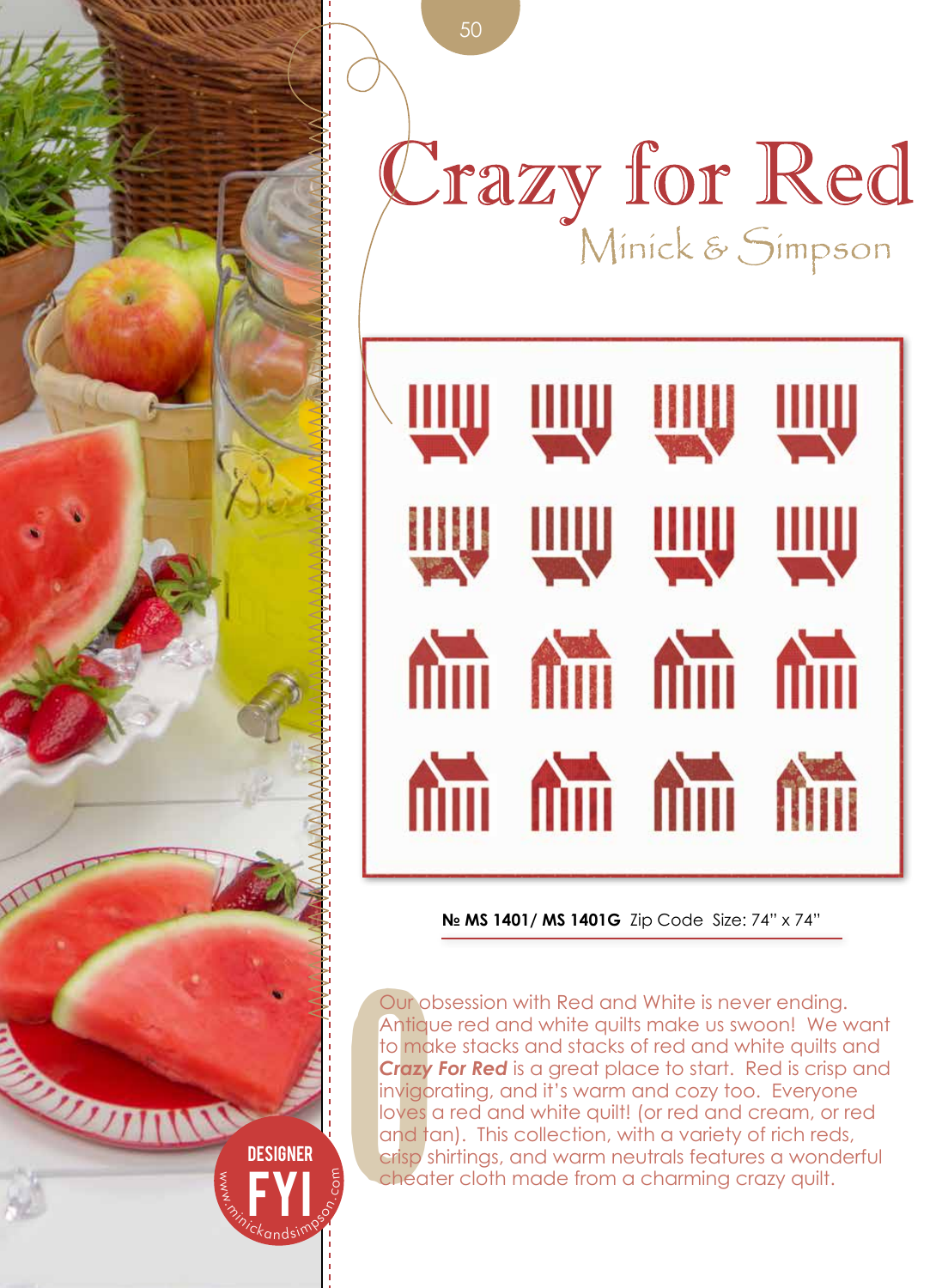

Ivory

 $1479422$   $7\frac{1}{52106}$   $14841$ 

Tonal Ivory

 $14792$  22\*  $\frac{1}{7}$   $\frac{1}{52106}$  14829



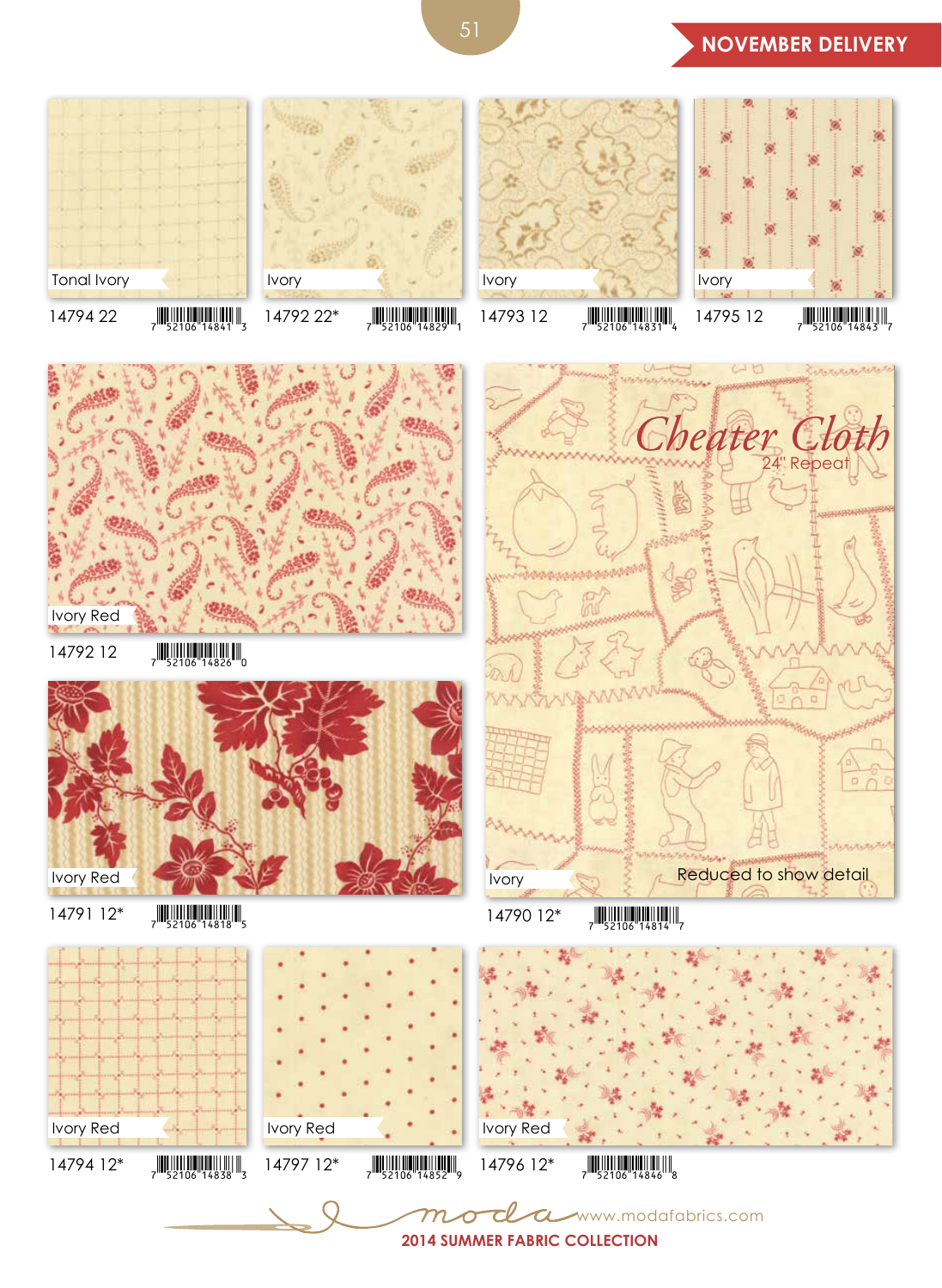## **NOVEMBER DELIVERY**



14790 14  $\frac{1}{7}$   $\frac{1}{52106}$  14816



 $14794$  14  $\frac{1}{7}$   $\frac{1}{52106}$   $\frac{1}{14840}$   $\frac{1}{6}$ 







 $14795$   $14^*$   $7^*$   $7^{*}$   $52106^{*}$   $14844^{*}$ 

14793 14\*  $\frac{1}{7}$   $\frac{1}{52106}$  14833



**№ MS 1403/ MS 1403G**  Birmingham Stripe Size: 73" x 87"



 $1479223$   $7$   $52106$   $14830$ 



www.modafabrics.com

 $14790$  13  $\frac{1}{7}$   $\frac{1}{52106}$   $\frac{1}{4815}$ 

 $1479114$   $\frac{1}{7}$   $\frac{1}{52106}$   $\frac{1}{4820}$   $\frac{1}{8}$ 

**2014 Summer Fabric collection**

 $\tau$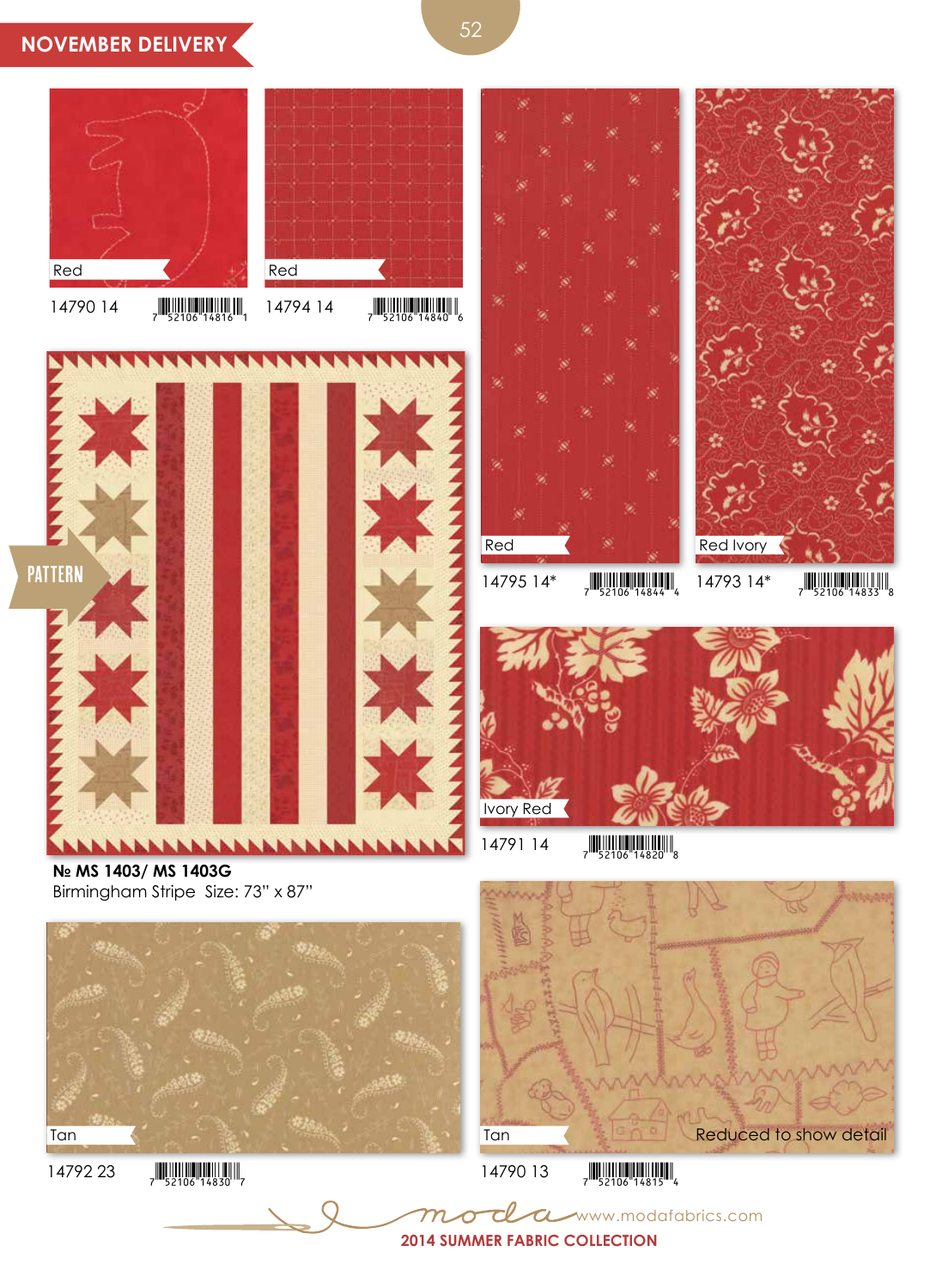



red & white antique textile

www.modafabrics.com



**ATES** 

VICRE



Tan Ivory

14793 13\*  $\frac{1}{7}$   $\frac{1}{52106}$  14832

Tan

Tonal Ivory

- 
- -
	-

**2014 Summer Fabric collection**

 $\mathcal{L}$ 

53

Tan Red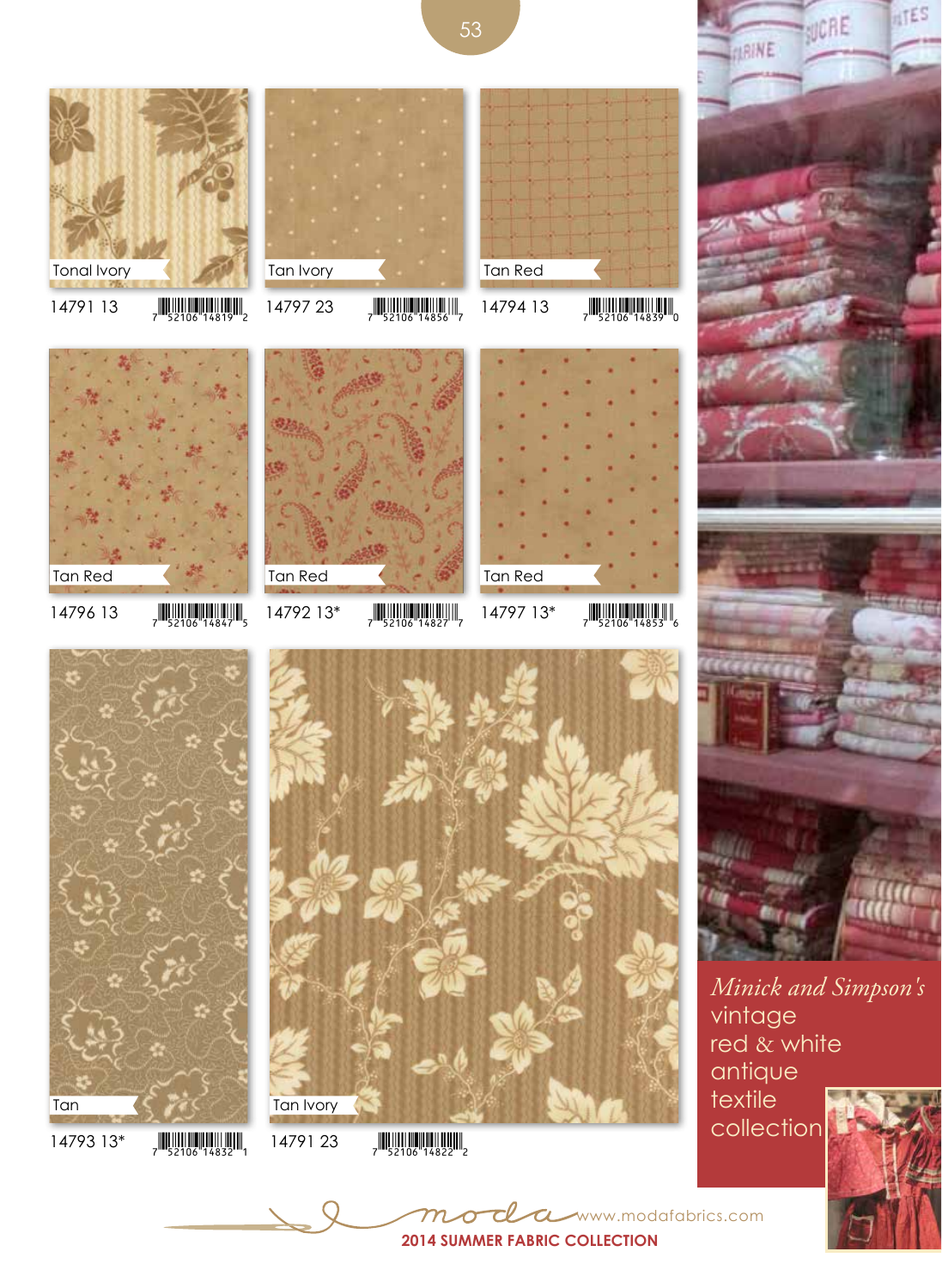

14793 23  $\frac{1}{7}$   $\frac{1}{52106}$   $\frac{1}{14835}$   $\frac{1}{2}$ 

Crazy for Red



14791 33\*  $\frac{1}{7}$   $\frac{1}{52106}$  14825



**№ MS 1402/ MS 1402G**  Plymouth Size: 60" x 70"



 $14794 23$   $\frac{11}{2}$ 



 $1479623$   $\frac{1}{2}$   $\frac{1}{2}$   $\frac{1}{2}$   $\frac{1}{2}$   $\frac{1}{2}$   $\frac{1}{2}$   $\frac{1}{2}$   $\frac{1}{2}$   $\frac{1}{2}$   $\frac{1}{2}$   $\frac{1}{2}$   $\frac{1}{2}$   $\frac{1}{2}$   $\frac{1}{2}$   $\frac{1}{2}$   $\frac{1}{2}$   $\frac{1}{2}$   $\frac{1}{2}$   $\frac{1}{2}$   $\frac{1}{2}$   $\frac{1}{2}$ 

 $1479124*$   $\frac{1}{7}$   $\frac{1}{52106}$   $\frac{1}{14823}$   $\frac{1}{9}$ Tonal Red 14792 16\*  $\frac{1}{7}$   $\frac{1}{52106}$  14828 Tonal Red 14793 24  $\frac{1}{7}$   $\frac{1}{52106}$  14836 $\frac{1}{9}$ Tonal Red 14797 14\*  $\frac{1}{7}$   $\frac{1}{52106}$  14854 Tonal Red

> mode a www.modafabrics.com **2014 Summer Fabric collection**